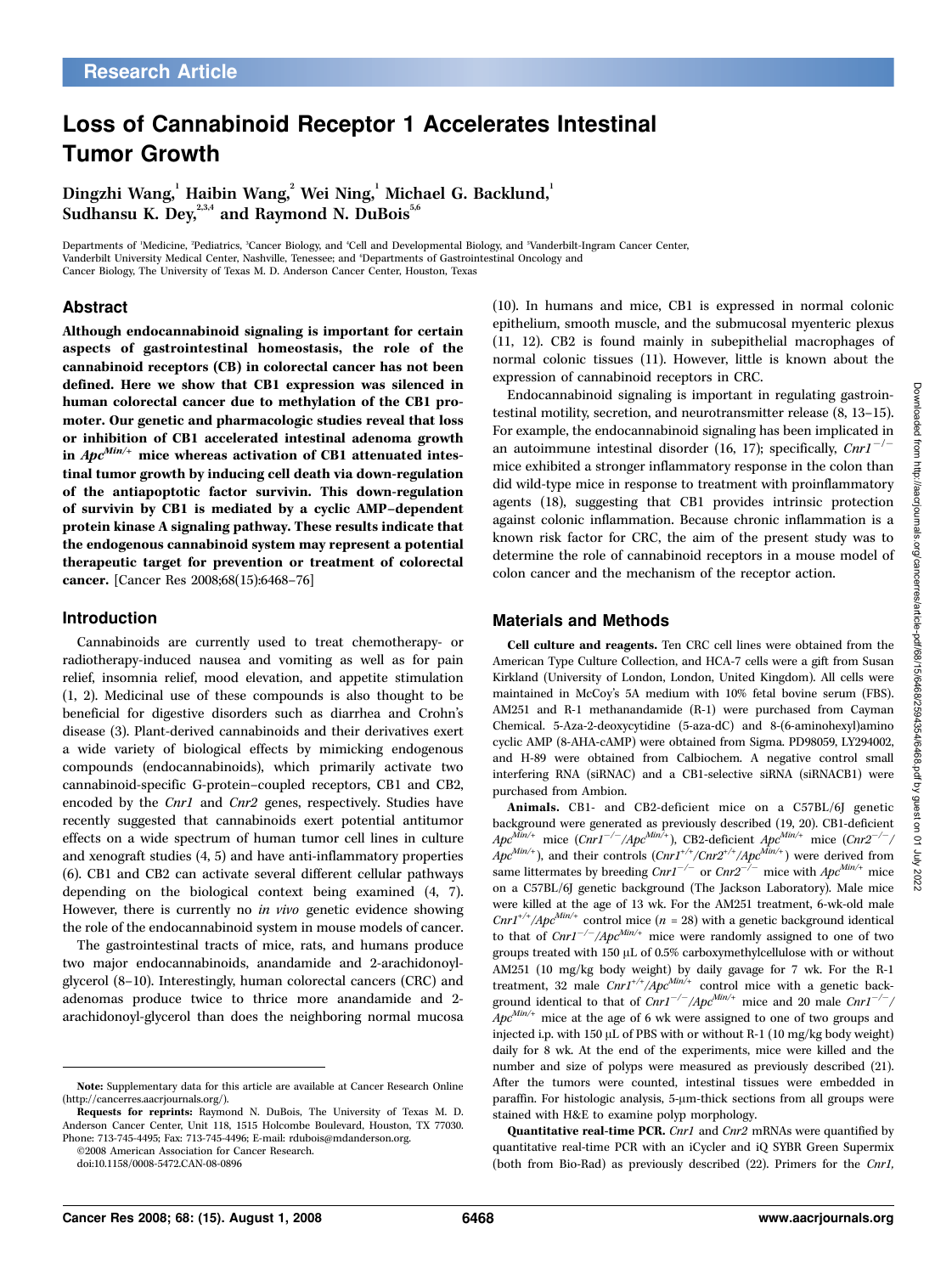Cnr2, and Actin genes were chosen by using the Beacon Designer 4 program (Premier BioSoft International). The sequences of the specific PCR primers were as follows (5'-3'): hCnr1, AAGACCCTGGTCCTGATCCT (forward) and CGCAGGTCCTTACTCCTCAG (reverse); hCnr2, ATCATGTGGGTCCTCT-CAGC (forward) and GATTCCGGAAAAGAGGAAGG (reverse);  $h\beta$ -actin, AGAAAATCTGGCACCACACC ( forward) and AGAGGCGTACAGGGA-TAGCA (reverse).

**5-Aza-dC treatment.** The cells ( $1 \times 10^6$  per 100-mm plate) were cultured in McCoy's 5A medium containing 10% FBS and 5 µmol/L 5-aza-dC for 3 d and subjected to the assays described below.

Bisulfite genomic sequencing PCR. Sodium bisulfite modification was carried out with the CpGenome DNA Modification Kit (Chemicon) according to the manufacturer's instructions. The bisulfite sequencing PCR primers were designed with the Web software program MethPrimer.<sup>7</sup> The sequences of the bisulfite sequencing PCR primers were as follows (5'-3'): forward, GAAGAGGTTTGTTTTTTTGGTTT; reverse, CCCTTCCCA-AACTCTTCACTAA. This primer set was used to amplify the CpG islands around the transcription start site of the Cnr1 gene  $(-212$  to +140) in the promoter region with an expected 352-bp product. PCR reactions were done with HotStar Taq polymerase (Qiagen). The PCR products were resolved on a 2% agarose gel, purified with a QIAquick Gel Extraction Kit (Qiagen), and sequenced with an ABI 377 automated sequencer (Applied Biosystems, Inc.) using the above primers.

**Transfection and retroviral transduction.** SW-480 cells  $(1.8 \times 10^5)$ were transfected with either a negative control siRNA (siRNAC) or a Cnr1selective siRNA (siRNACB1) at 100 nmol/L by using LipofectAMINE 2000 reagent according to the manufacturer's instructions (Life Technologies, Inc.). Transfection efficiency was monitored with 100 nmol/L of a control fluorescence-labeled RNA (Invitrogen) at 24 h after transfection. Transfection efficiency was 90% with this system. Retrovirus transduction of human survivin in MIEG3 vector or vector alone into SW-480 cells was carried out as described (23). SW-480 cells stably expressing survivin were selected by fluorescence-activated cell sorting.

**Apoptosis assays.** The cells ( $9 \times 10^5$  per 100-mm plate) were incubated in serum-free medium for 1 d and then treated with either vehicle, R-1, or H-89 at the indicated concentrations in serum-free medium for 1 d. For the 8-AHA-cAMP treatment, the cells were pretreated with 8-AHA-cAMP for 1 h and then treated with R-1 in serum-free medium for 1 d after serum starvation for 24 h. For the 5-aza-dC treatment, the cells were treated with 5-aza-dC for 3 d as noted above, followed by incubation with R-1 in medium containing 1% FBS for 1 d. For the siRNA assays, the transfected cells were treated with R-1 in serum-free medium for 1 d. The numbers of apoptotic cells were determined by flow cytometry with the TACS Annexin V-FITC Apoptosis Detection Kit according to the manufacturer's instructions (R&D Systems). Data are expressed as the mean  $\pm$  SE of the percentages of apoptotic cells from three separate experiments.

Membrane protein preparation. Plasma membranes were prepared according to the procedure described previously (24). CB1 protein levels in the plasma membrane were measured by Western blotting as described below.

Western blot analysis. Whole-cell extracts were prepared from cells  $(1.5 \times 10^6)$  treated with the indicated concentration of R-1 or H-89 in serum-free medium for 1 d after serum starvation for 24 h. For the 8-AHAcAMP treatment, SW-480 cells were pretreated with 8-AHA-cAMP for 1 h and then treated with R-1 for 1 d after serum starvation for 24 h. Western blotting was done as described elsewhere (25). Antibodies to survivin, phospho-survivin (Thr<sup>34</sup>), Bcl-2, PTEN, and cdc2 (Santa Cruz Biotechnology); cleaved caspase-3, caspase-3, and cleaved poly(ADP-ribose) polymerase (Cell Signaling Technology); and CB1 (Affinity Bioreagents) were used in 1:500 dilutions. The blots were stripped and then reprobed with  $\beta$ -actin antibody (Sigma).

cAMP-dependent protein kinase assay. cAMP-dependent protein kinase (PKA) kinase activity in cultured cells was measured by using the SignaTECT PKA Assay system (Promega) according to the manufacturer's instructions. Briefly, SW-480 cells  $(3 \times 10^6)$  were cultured in serum-free medium for 24 h and then were treated with the indicated concentration of R-1 in serum-free medium for 24 h. The cell extracts were subjected to in vitro PKA kinase assays. Data are represented as the mean  $\pm$  SE of the kinase activity from three independent experiments with duplicate.

**Statistical analysis.** A post hoc ANOVA was used to calculate  $P$  values for the experiments testing the effect of CB1 deletion or treatment with a CB1 agonist or antagonist on intestinal polyp formation.

### **Results**

Loss of CB1 expression in colorectal carcinomas. To understand the role of endocannabinoid signaling in CRC, we examined the expression pattern of CB1 and CB2 in human grade 2 to 3 colon carcinomas and human CRC cell lines. Quantitative real-time PCR analysis revealed greatly reduced expression of CB1 in 18 of 19 cancer specimens as compared with that in adjacent normal mucosa (Fig. 1A) and in 9 of 10 cell lines (Fig. 1B). In contrast, no recognizable pattern of CB2 expression was found in tumor tissues (see Supplementary Fig. S1A) or in the CRC cell lines examined (Supplementary Fig. S1B). Similarly, CB1 protein levels were lost in 15 of 16 cancer specimens in paired samples as measured by Western blotting. CB1 protein levels were barely detected in samples 17 to 19, consistent with very low levels of Cnr1 mRNA (Fig. 1A and C). Overall, CB1 mRNA and protein levels correlate well in these human biopsies. These results led us to consider that loss of CB1 expression could be associated with CRC progression.

Inactivation of tumor suppressor genes in cancer results from epigenetic silencing as frequently as that due to genetic mutations (26). Therefore, we first examined whether epigenetic silencing (DNA methylation and histone modifications) of Cnr1 contributes to loss of its transcription. Treatment with the demethylating agent 5-aza-dC restored Cnr1 mRNA expression in seven of eight CRC cell lines tested (Fig. 1D, left) and CB1 protein expression in three cell lines (Fig. 1D, right), whereas treatment with the histone deacetylase inhibitor sodium butyrate did not significantly affect Cnr1 mRNA expression (data not shown). These results suggest that aberrant methylation of CpG islands within the promoter results in transcriptional silencing of Cnr1.

We next determined the methylation status of 39 CpG sites flanking the transcription start site of  $Cnrl$  (-212 to +140) using bisulfite sequencing in four CRC cell lines and in the first 13 sets of human paired samples with high levels of CB1 mRNA in normal tissues. The CpG sites of this region were either fully or partially methylated in these tumor samples (Fig. 2). When the threshold for methylation was set at 30% (the upper limit of normal), the hypermethylation of this region was found in three low Cnr1 expressing cell lines (HCT-116, HT-29, and LS-174T) and in 8 of 13 human tumor tissues (T3, T5, T7, T8, T9, T10, T12, and T13; 62%). Multiple CpG sites were methylated in 10 of 13 (77%) tumor tissues but not in the matched normal tissues. None of the above 39 CpG sites assessed were methylated in the high-Cnr1-expressing cell line SW-480 or in the normal tissues (N1, N5, N8, and N13) showing high Cnr1 expression (Fig. 1). Overall, methylation of Cnr1 correlated well with loss of its transcription in these samples (Figs. 1 and 2). The most methylated CpG sites are located in the transcription factor binding sites and the transcription start site (Supplementary Table S1). Moreover, after 5-aza-dC treatment, the  $^{7}$ http://www.urogene.org/methprimer/index1.html  $CnI$  promoter changed from fully methylated to unmethylated at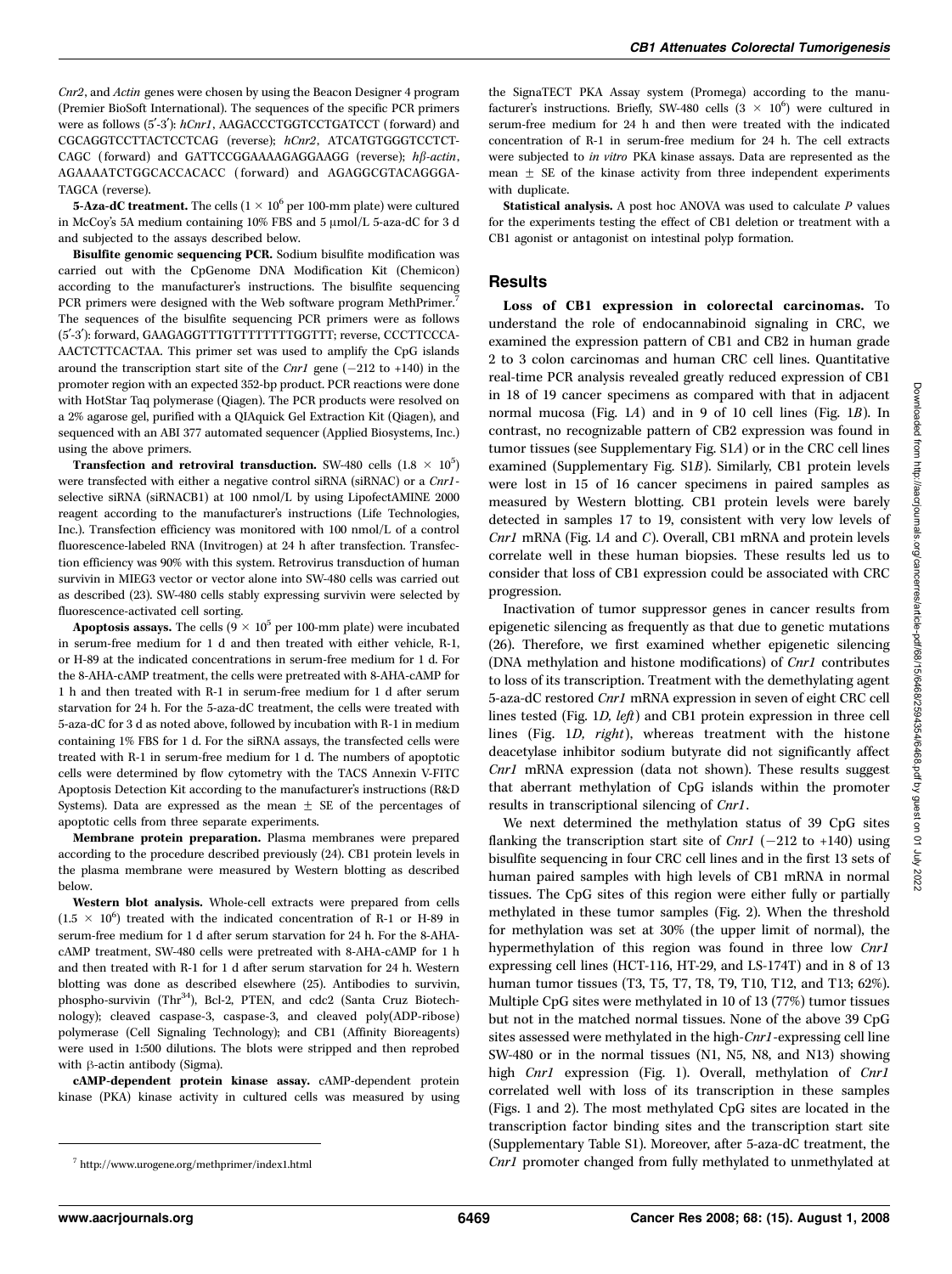any site in HCT-116 cells and from fully to partially methylated in LS-174T and HT-29 cells (Supplementary Fig. S2), providing evidence that silencing of Cnr1 in human CRCs is due to methylation of its promoter. These findings uncover a new and previously unrecognized regulatory mechanism responsible for CB1 expression in CRC and help to explain one mechanism for the loss of CB1 in CRC.

CB1 signaling and intestinal tumor growth in  $Apc^{Min/+}$  mice. To further explore the in vivo significance of endocannabinoid signaling in CRC progression, we examined the consequences of



**Figure 1.** CB1 and CB2 expression in human colorectal tumors. A and *B, Cnr1* mRNA expression in 19 pairs of human tumors with matched normal tissues (A) and<br>in 10 CRC cell lines (*B*) was measured as described in Materia normalized against the transcript levels of h-β-actin. *B, columns*, mean relative expression from three independent experiments; *bars,* SE. *C,* CB1 protein levels in<br>these human samples were determined by Western blotti cell lines as measured by quantitative real-time PCR and Western blotting.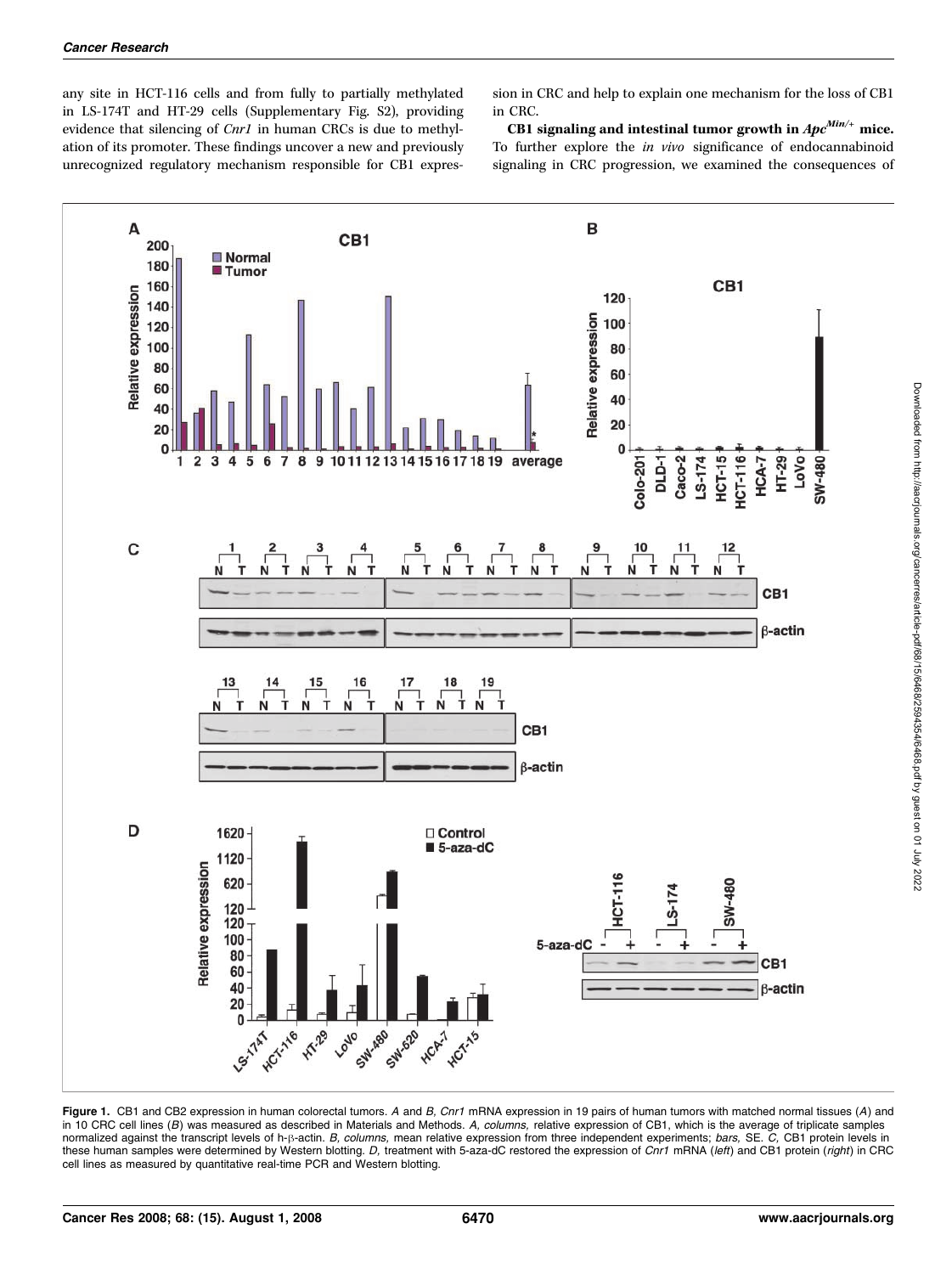

Figure 2. Methylation status of the CB1 promoter in human colorectal tumors. Bisulfite sequencing PCR was used to determine the methylation status of all 39 of the CpG sites in the Cnr1 promoter region (-212 to +140) in th of the CpG sites in the *Cnr1* promoter region (–212 to +140) in the first 13 sets of paired human samples used in Fig. 1 and in four CRC cell lines. Numbers represent<br>CpG sites relative to the transcription start site. *B* upper limit of normal).

either silencing or enhancing cannabinoid signaling in  $Apc^{Min/+}$ mice by deletion of cannabinoid receptor genes or by treatment with a selective CB antagonist or agonist.  $Apc^{Min/+}$  mice have widely been used to study CRC progression because they contain a germ-line mutation in the APC gene and, like humans, spontaneously develop multiple polyps in the intestine. Moreover, the reduction of CB1 expression was not observed in intestinal adenomas as compared with the adjacent normal tissues in  $CnrI^{+/}$ /Apc<sup>Min/+</sup> mice (Supplementary Fig. S1C). As a first step, we investigated the effect of the loss of Cnr1 or Cnr2 in  $Apc^{Min/+}$ 

Downloaded from http://aacrjournals.org/cancerres/article-pdf/68/15/6468/2594354/6468.pdf by guest on 01 July 2022

Downloaded from http://aacrjournals.org/cancerres/article-pdf/68/15/6468/2594354/6468.pdf by guest on 01 July 2022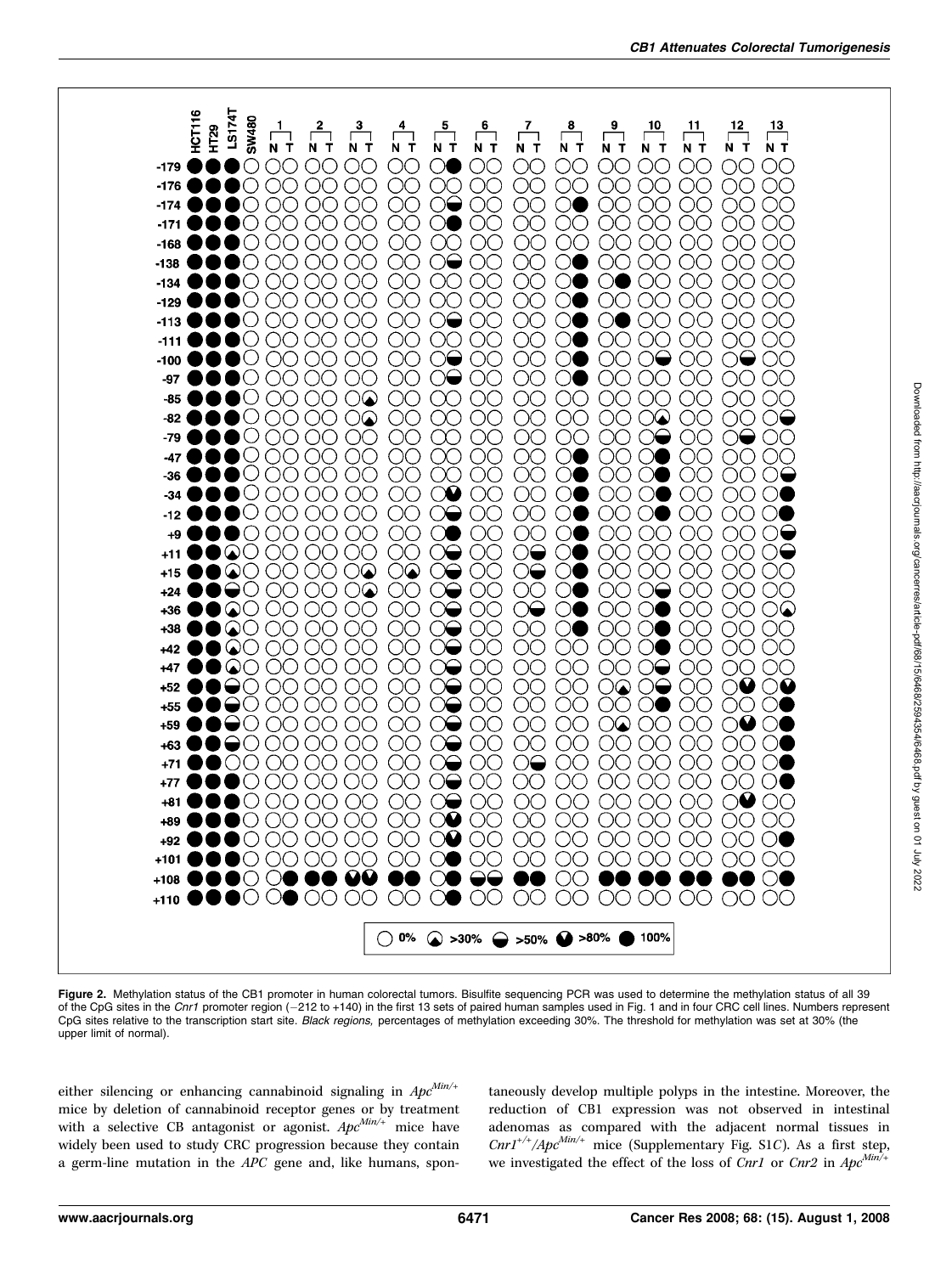mice. Thirteen-week-old male CB1-deficient  $Apc^{Min/+}$  mice exhibited 2.5- to 3.8-fold increases in small intestinal (Fig. 3A) and colonic (Fig. 3B) polyp burden relative to littermate control mice  $(cnr1^{+/}/Apc^{Min/+})$ . Disruption of *Cnr1* in particular resulted in a >10-fold increase in the number of large polyps (> 2 mm) in the small intestine. In contrast, deletion of Cnr2 had no effect on intestinal polyp burden (Fig. 3A and B). Histologic analysis revealed that large, medium, and small polyps from mice of different genotypes were all adenomas (Fig. 3C). These results provide the first genetic evidence that CB1 is involved in regulating polyp growth in vivo.

To determine whether a CB1 antagonist would mimic the phenotypic changes found in  $CnrI^{-/-}/Apc^{Min/+}$  mice, male  $CnrI^{+/+}/$  $Apc^{Min/+}$  mice with a genetic background identical to that of  $\text{Cn}r1^{-/-}/Apc^{\text{Min}/+}$  mice were treated with carboxymethylcellulose with or without a CB1-selective antagonist (AM251) for 7 weeks. The mice treated with AM251 exhibited a 2- to 6-fold increase in small intestinal and colonic tumor burden relative to controls (Fig. 4A and B). Notably, AM251 treatment mainly increased the number of polyps >1 mm in the small intestine, whereas AM251 stimulated the growth of colon polyps of all sizes. Interestingly,

 $Apc^{Min/+}$  mice treated with carboxymethylcellulose itself had fewer and smaller polyps than the untreated mice (Figs. 3A and 4A), suggesting that the carboxymethylcellulose has some inhibitory influence on tumor growth in this model. However, this effect was not observed in the large intestine. We further explored the role of CB1 in regulating tumor growth by evaluating the effect of a CB1 agonist in  $Apc^{Min/+}$  mice. Treating  $Cnr1^{+/+/}$  Apc<sup>Min/+</sup> mice with a CB1 agonist, R-1, in PBS for 8 weeks resulted in half to one sixth as many tumors in the small intestine and colon compared with control mice (Fig. 4C). Again, this effect was consistently observed mostly in terms of fewer large polyps. This finding is interesting because larger polyps are known to have a higher risk of progressing to carcinomas. Similarly, the higher average polyp number of the control group in Fig. 4C than that in Fig. 4A is due to the effect of carboxymethylcellulose and 1-week difference of treatment between two experiments. Unlike the results seen in  $\text{Cn}r1^{+/+}$ /  $Apc^{Min/+}$  mice, administration of R-1 failed to affect small and large intestinal polyp burden in male  $Cn r l^{-/-}/A p c^{Min/+}$  mice, showing that CB1 is required for the tumor-inhibiting effects of R-1 (Fig. 4D). Collectively, these genetic and pharmacologic results show that silencing of endocannabinoid signaling via CB1



**Figure 3.** The effect of *Cnr1* deletion on intestinal polyp burden. A and *B,* male mice with different genotypes were killed at 13 wk of age and polyp numbers<br>and sizes were measured in the small intestine (A) and colo of intestines from  $Cnr1^{-/-}/Apc^{Min/+}$  and  $Cnr1^{+/+}/Apc^{Min/+}$  mice (bar, 500  $\mu$ m).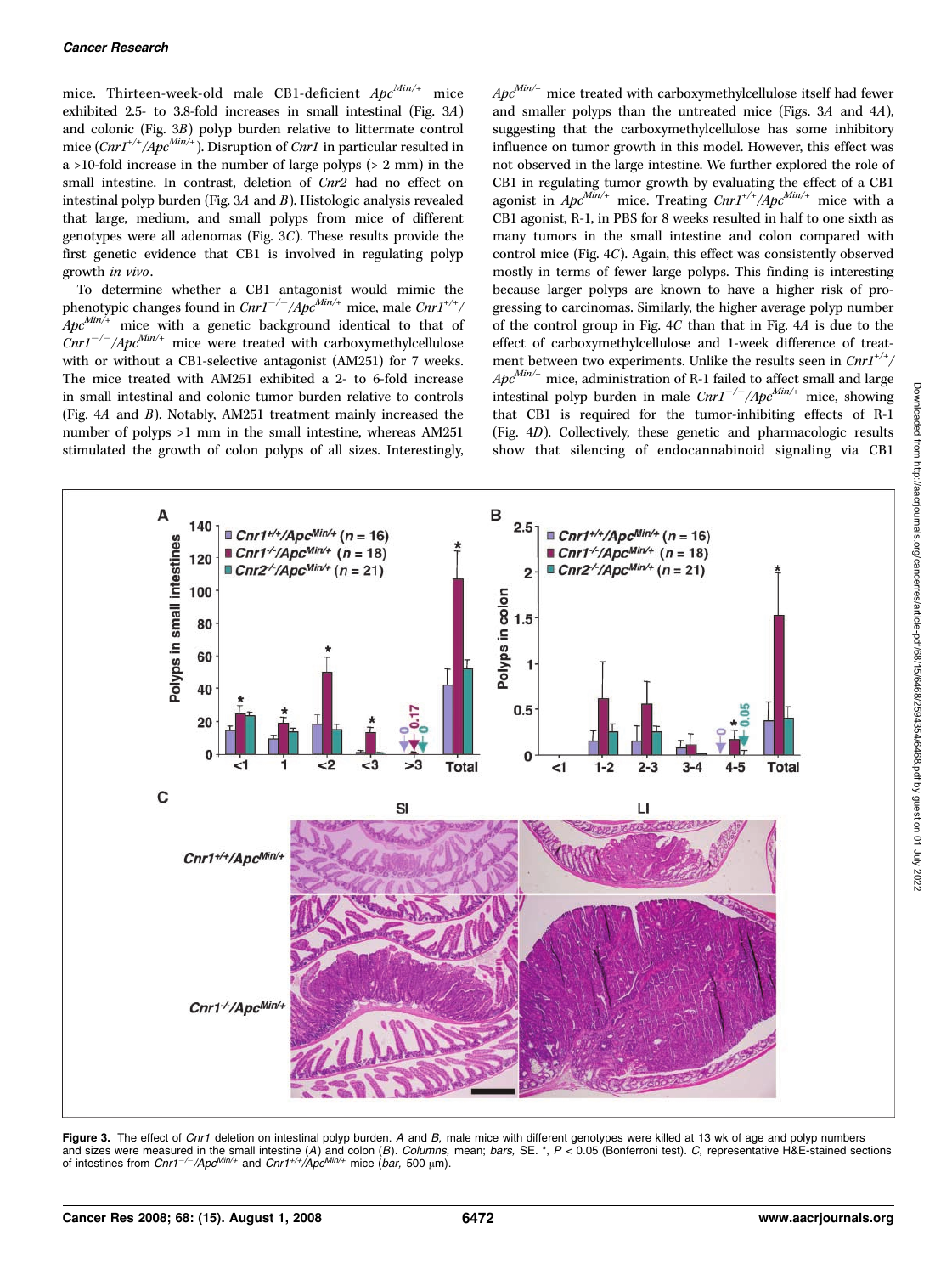

Figure 4. The effect of CB1 antagonist and agonist on intestinal polyp growth. A and B, in the CB1 antagonist treatments, 6-wk-old male Cnr1<sup>+/+</sup>/Apc<sup>Min/+</sup> mice were treated with 0.5% carboxymethylcellulose with or without AM251. C and D, in the CB1 agonist experiments, 6-wk-old male Cnr1<sup>+/+</sup>/Apc<sup>Min/+</sup> (C) and<br>Cnr1<sup>-/-</sup>/Apc<sup>Min/+</sup> (D) mice were treated with PBS with or without  $C$  $A$ pc $^{Min/4}$  (D) mice were treated with PBS with or without R-1. At the end of the experiments, the number and size of polyps in the small intestine (A, C, and D) and colon (B–D) were quantified.

accelerates intestinal adenoma growth and that activation of CB1 attenuates intestinal tumor growth, suggesting that CB1 has tumor suppressor effects.

CB1 activation and tumor cell apoptosis via down-regulation of survivin. Cannabinoids were previously shown to induce apoptotic cell death and to inhibit proliferation in cancer cell lines (4). To determine how CB1 signaling inhibits tumor growth, we examined the ability of the CB1 agonist R-1 to induce apoptosis in cultured CRC cells. As expected, SW-480 cells expressing high CB1 levels were sensitive to R-1–induced apoptosis, whereas LS-174T cells with low CB1 were more resistant to R-1 (Fig. 5A). Importantly, knockdown of Cnr1 mRNA with a selective siRNA (Fig. 5B, left) prevented CB1 agonist–induced apoptosis of SW-480 cells (Fig. 5B, right), confirming that CB1 mediates the proapoptotic effect of a CB1 agonist (R-1). Because treatment with 5-aza-dC led to increased CB1 expression in HCT-116 cells (Fig. 1D), we next examined the proapoptotic effect of R-1 on HCT-116 cells treated with 5-aza-dC. Similar to the results seen in SW-480 and LS-174T cells, 5-aza-dC–treated HCT-116 cells were more sensitive to R-1–induced apoptosis than controls (Supplementary Fig. S3A), showing that restoration of CB1 expression can reprogram CB1 ligand–resistant cells to become responsive to CB1 agonist. These results show that CB1 mediates the proapoptotic effect of R-1 and that the antitumor effect of CB1 relies, at least in part, on the ability of CB1 to induce tumor cell death.

To investigate the molecular mechanism(s) by which activation of CB1 induces tumor cell apoptosis, we tested whether activation of CB1 regulates genes known to control cell death. Bcl-2 and inhibitor of apoptosis protein (IAP) represent members of a large family of genes that regulate different aspects of apoptosis. IAP genes encode proteins that inhibit cellular apoptosis by binding to caspases and inhibiting their activity (27). Survivin is unique among the IAP gene family in that it is overexpressed in almost every human tumor studied but is barely detectable in most normal adult tissues (28). Overexpression of survivin is associated with a poor clinical outcome and reduced tumor cell apoptosis in patients with CRC (29, 30). Therefore, we examined the ability of a CB1 agonist to regulate these apoptotic genes and found that treatment of SW-480 cells with R-1 decreased survivin expression but had no effect on Bcl-2 or PTEN expression (Fig. 5C). R-1 treatment also led to increased caspase-3 activity, which in turn resulted in cleavage of its target, poly(ADP-ribose) polymerase, in SW-480 cells (Fig. 5C). In contrast, inhibition of CB1 expression with siRNA prevented the R-1–induced down-regulation of survivin in SW-480 cells (Fig. 5C), showing that CB1 mediates the downregulation of survivin. Consistent with its effects on apoptosis, R-1 failed to down-regulate survivin expression in LS-174T cells, which lack the CB1 receptor (Supplementary Fig. S3B). Similarly, treatment with 5-aza-dC, which increased CB1 expression, restored the ability of R-1 to reduce survivin expression in HCT-116 cells (Supplementary Fig. S3C). Overexpression of survivin in SW-480 cells inhibited R-1–induced apoptosis (Fig. 5D), showing that survivin mediates the effects of CB1 agonist on inducing apoptosis. Because the phosphorylation of survivin at  $\text{Thr}^{34}$  by cdc2 increases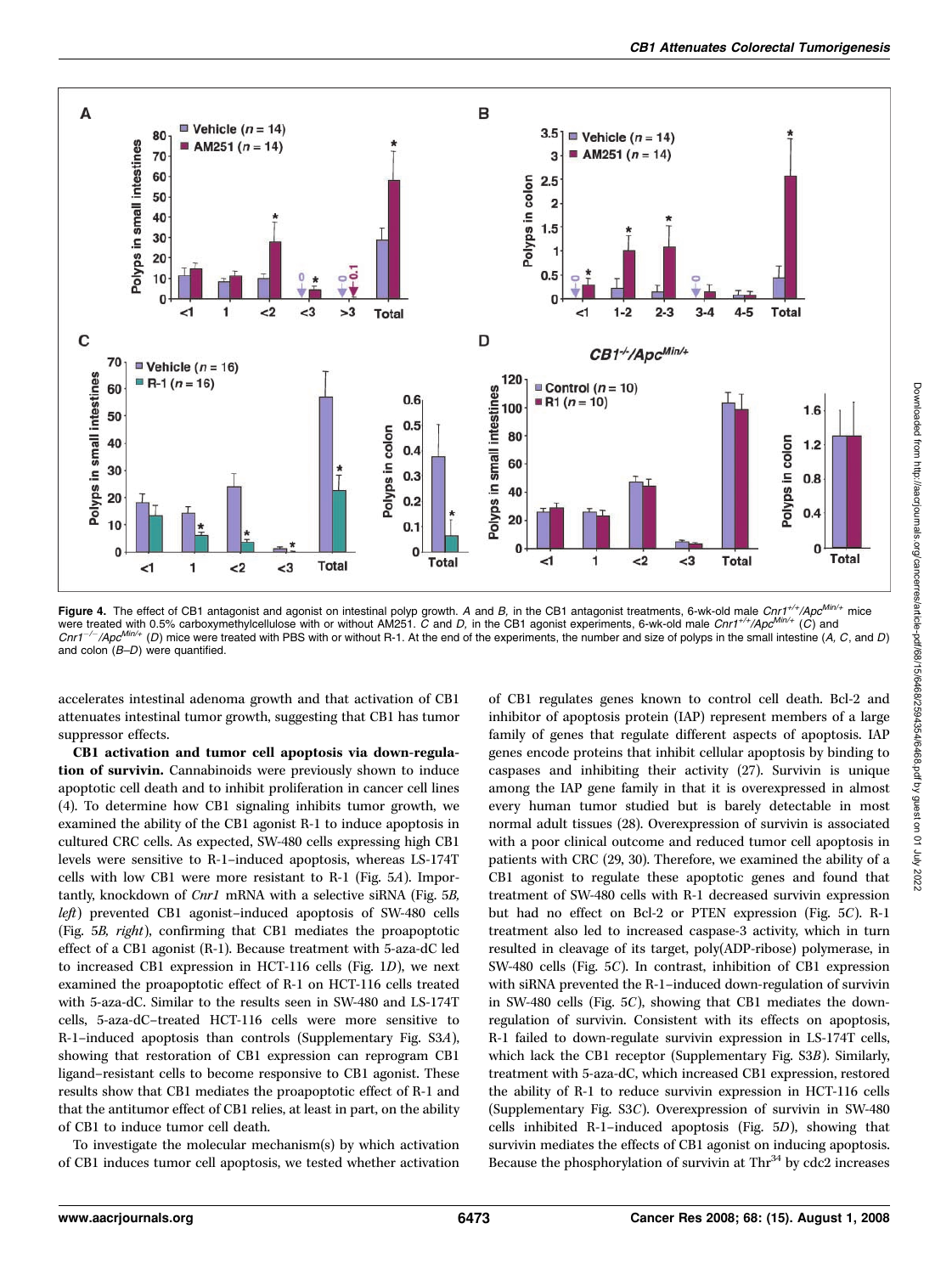protein stability (31), we also examined whether treatment of R-1 would diminish survivin phosphorylation at  $\text{Thr}^{34}$  and reduce cdc2 expression. Indeed, reductions in both survivin phosphorylation and cdc2 expression were observed in response to R-1 in SW-480 cells (Supplementary Fig. S3D), indicating that activation of CB1 enhances survivin degradation by dephosphorylation via downregulation of cdc2. Taken together, these results provide the first evidence that survivin is a target of CB1 to regulate programmed cell death in CRC cells.

Because activation of CB1 regulates multiple cellular pathways, including stimulation of mitogen-activated protein kinase (MAPK) and PI3K-Akt signaling and inhibition of cAMP-dependent PKA activity, we examined whether these pathways are involved in CB1 down-regulation of survivin. As shown in Fig. 6, treatment of SW-480 cells with R-1 decreased PKA kinase activity (Fig. 6A) and a PKA inhibitor (H-89) mimicked the effects of CB1 on downregulation of survivin and promotion of cell death (Fig. 6B). In contrast, a PKA activator (8-AHA-cAMP) inhibited the effects of CB1 (Fig. 6C). These results suggest that the effects of CB1 are mediated, at least in part, via a cAMP-dependent PKA pathway because inhibition of the MAPK and PI3K pathways failed to affect the CB1 regulation of survivin (Fig. 6D).

# **Discussion**

Study of the potential application of cannabinoids as antitumor drugs is an exciting consideration. Several studies have already suggested that cannabinoids exert potential antitumor effects, but they were done in cultured cell lines or in xenograft models. However, one recent study showed that increased endocannabinoid

> Figure 5. Activation of CB1 induces apoptosis and down-regulates survivin. A, SW-480 and LS-174T cells were treated with R-1 for 24 h and percentages of apoptotic cells were determined by flow cytometry as described in Materials and Methods. B, SW-480 cells transfected with either a negative control (siRNAC)<br>or a CB1-selective siRNA (siRNACB1) or a CB1-selective siRNA (*siRNACB1*)<br>were treated with R-1 and the relative expression of Cnr1 mRNA (left) in these cells was determined by quantitative real-time PCR as described in Fig. 1B, and the apoptotic rate (right) was measured<br>as noted above. C. SW-480 cells were as noted above. C, SW-480 cells were treated with R-1 and levels of indicated protein targets were detected by Western blotting as described in Materials and Methods (top). Survivin levels were also determined from the experiments in  $B$  by Western blotting (bottom). Representative of three different experiments with similar results. D, SW-480 cells overexpressing survivin or containing vector were treated with R-1 and the apoptotic rate in these cells was measured as noted above.

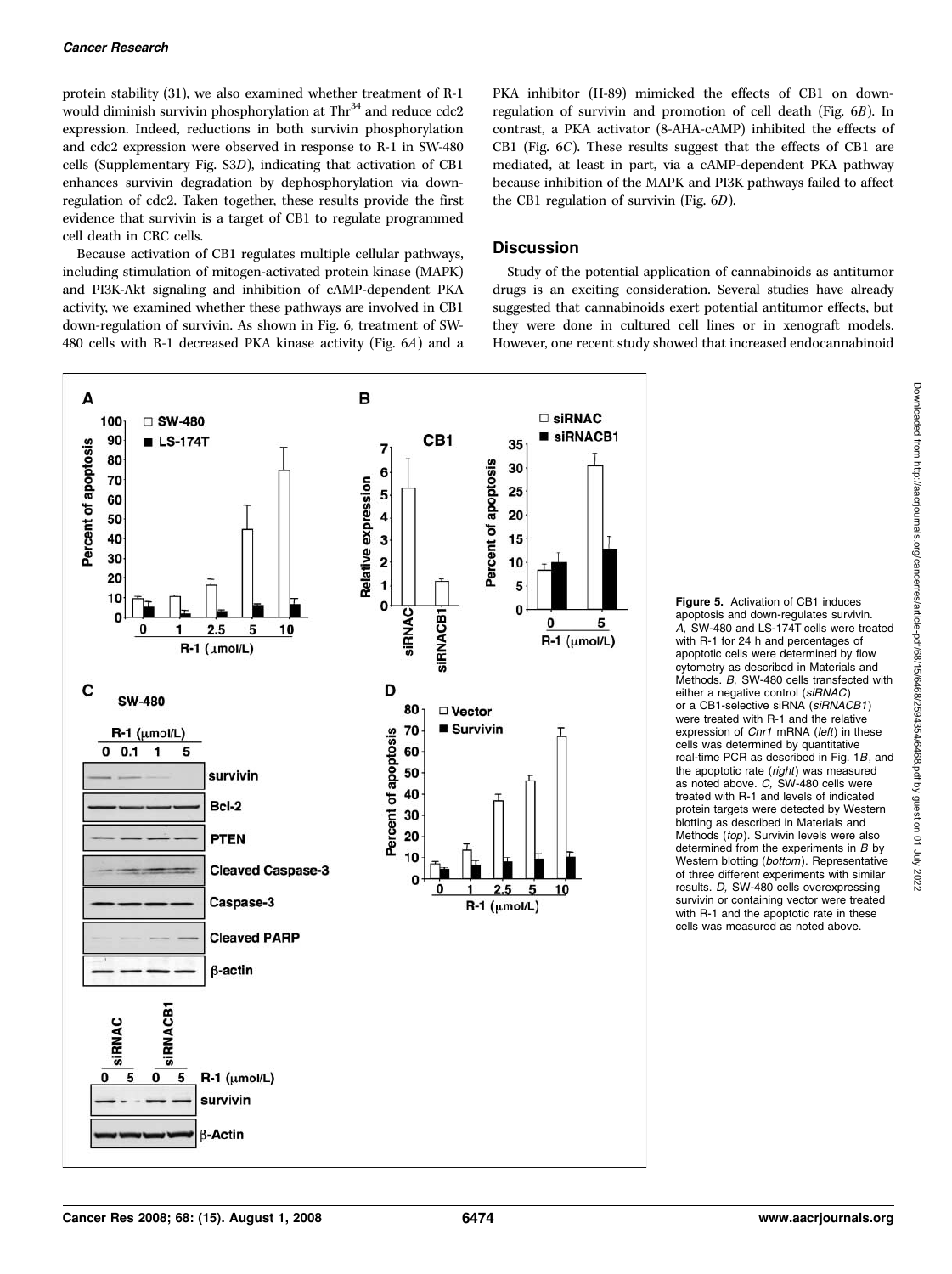

Figure 6. A cAMP-dependent PKA pathway mediates the proapoptotic effects of CB1. A, the levels of PKA kinase activity in SW-480 cells treated with R-1 were determined as described in Materials and Methods. B, SW-480 cells treated with H-89 were examined for apoptosis rate (left) and survivin expression (right) as described in Materials and Methods. C, SW-480 cells were pretreated with 8-AHA-cAMP and then treated with R-1, and the apoptotic rate (left) and survivin expression (right) were determined as described in Materials and Methods. D, SW-480 cells were pretreated with a PI3K inhibitor (LY294002) or a MAPK inhibitor (PD98059) for 1 h and then treated with R-1 in serum-free medium for 1 d after serum starvation 24 h. The survivin expression was determined by Western blotting.

levels by a fatty acid amide hydrolase inhibitor reduce the development of precancerous lesions in an azoxymethane-treated mouse model (32). Our results further show that the CB1 receptor mediates the antitumor effects of endocannabinoids in vivo.

Epigenetic silencing plays a role in carcinogenesis and most CRCs show some epigenetic abnormalities (33). Aberrant DNA methylation occurs in normal mucosa at very early preneoplastic stages of cancer development as well as during the later stages of cancer progression, but seems to be a defining event in about half of all sporadic colon tumors (34). Hypermethylation of CpG islands is one mechanism for silencing tumor suppressor and DNA repair genes such as the cyclin-dependent kinase inhibitor P16/INK4a, P14/ARF, APC, hMLH1, and MGMT (33). However, these genes are methylated in relatively few cases (10–30%) of CRC. We found the frequency of Cnr1 methylation to be quite high (77%), indicating that loss of CB1 could be involved in many, if not most, CRCs. These results also suggest that increased levels of endogenous cannabinoids in humans may not affect tumor growth because loss of CB1 in most CRCs would make cells resistant to these ligands.

Our findings that CB1 down-regulation is due to methylation of the CB1 promoter in CRC may represent a general mechanism in other cancer types and may provide a new therapeutic strategy for treatment and/or prevention of CRC. For example, an initial treatment with a demethylating agent to boost CB1 levels followed by administration of a CB1 agonist to achieve optimal stimulation of programmed cell death might be effective. Moreover, downregulation of the CB1 is also correlated with a number of neurodegenerative diseases including Huntington's disease, Alzheimer's disease, and multiple sclerosis (35). Further investigation is required for examining whether CB1 expression is reduced in other cancer types as well. Because CB1 antagonists are known to inhibit appetite and induce weight loss (36), a CB1 antagonist, rimonabant (SR141716), is approved in Europe and Latin American for the treatment of obesity and associated dyslipidemias. However, our findings that treatment with a CB1 antagonist accelerated intestinal adenoma growth raise concerns about developing CB1 antagonists for human use, especially in people who are at high risk of developing CRC.